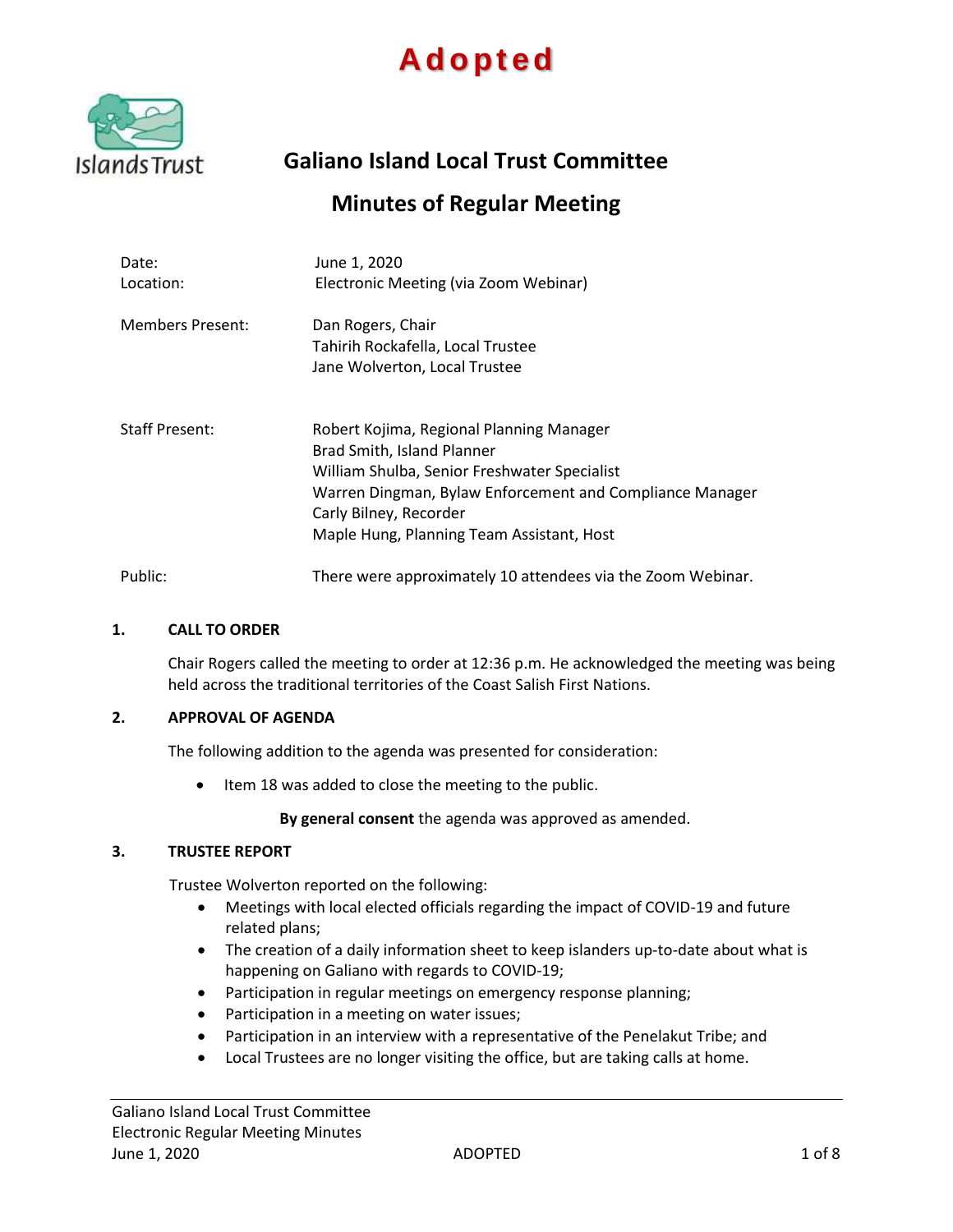Trustee Rockafella reported on the car stop program and budgetary discussions related to COVID-19.

## **4. CHAIR'S REPORT**

Chair Rogers reported on the following:

- Work done by trustees in response to the current pandemic;
- Regular meetings by the Executive Committee in response to COVID-19 related concerns , such as travel to the islands;
- Discussions focused on how to carefully reopen local economies;
- The virtual Trust Council scheduled for June 16-17;
- Meetings with Adam Olsen, MLA for Saanich North and the Islands; and
- Work done by Islands Trust senior staff to manage the changes caused by the pandemic.

## **5. TOWN HALL AND QUESTIONS**

The following comments were made:

- The Islands Trust should not be evicting people during the pandemic;
- Bylaw enforcement should work with residents in a cooperative manner and not take action on where people live;
- LTC was asked to what extent Trustees set the direction of bylaw enforcement. Chair Rogers responded by stating:
	- $\circ$  The Local Trust Committee can provide direction to bylaw enforcement, but may not be aware of enforcement actions being taken;
	- o Bylaw enforcement generally responds to complaints, while proactive enforcement is occasional; and
	- o Bylaw enforcement has its own processes and focuses on compliance.

## **6. COMMUNITY INFORMATION MEETING**

None

## **7. PUBLIC HEARING**

None

#### **8. MINUTES**

## **8.1 Local Trust Committee Minutes Dated March 2, 2020 (for information)**

Received for information.

## **8.2 Section 26 Resolutions Without Meeting Report Dated May 2020**

Chair Rogers commented on new APC members being appointed by RWM, but APC has been unable to meet due to Covid-19 and the legislative obligation to meet in a public place.

## **8.3 Advisory Planning Commission Minutes – None**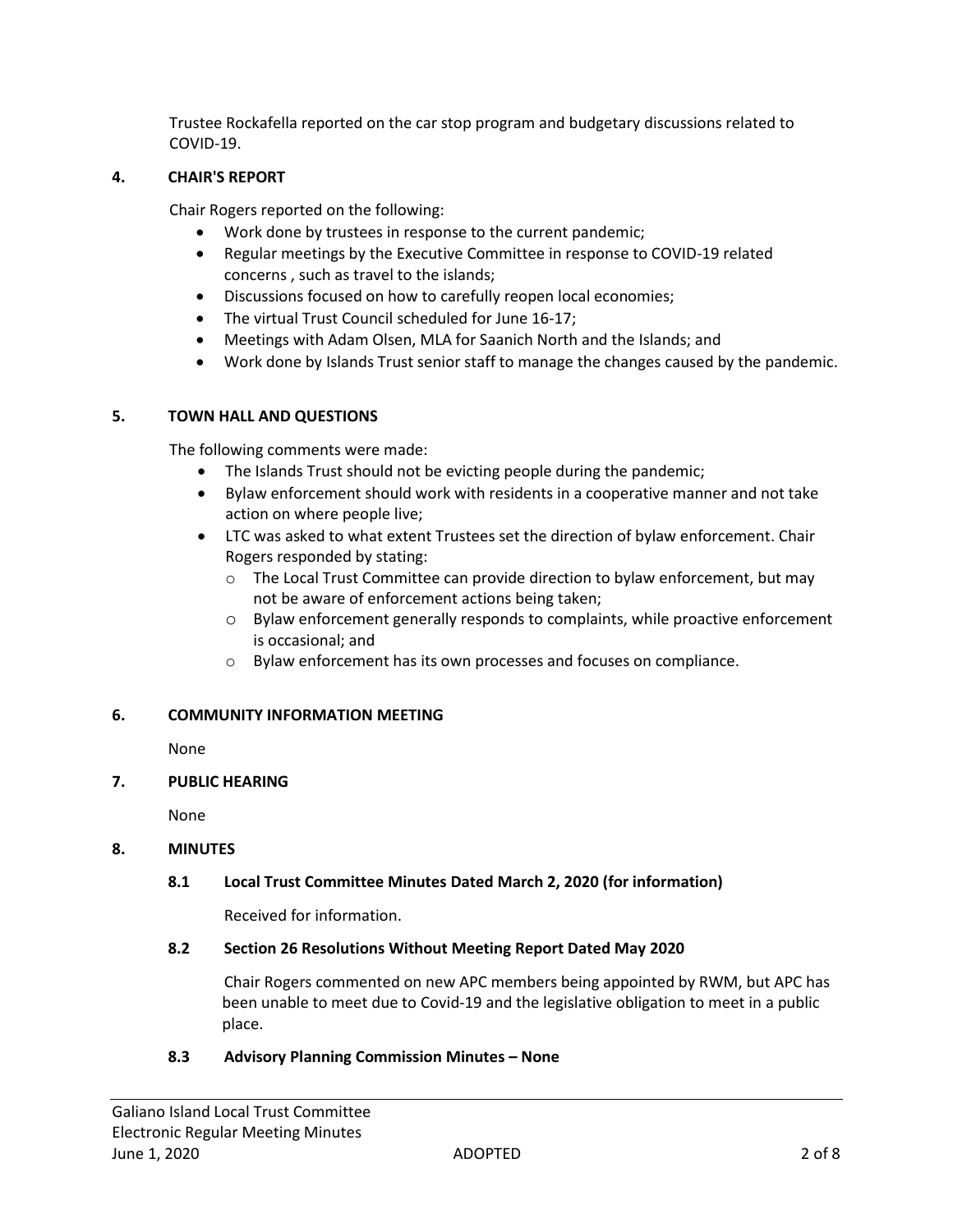## **9. BUSINESS ARISING FROM MINUTES**

## **9.1 Follow-up Action List Dated May 2020**

Planner Smith reported that all actions on the follow-up list have been completed, and staff is awaiting a response from the Minister's office regarding GL-RZ-2017.1 (Stevens).

#### **10. DELEGATIONS**

None

#### **11. CORRESPONDENCE**

None

*Correspondence received concerning current applications or projects is posted to the LTC webpage*

#### **12. APPLICATIONS AND REFERRALS**

#### **12.1 GL-RZ-2019.2 (Gauvreau) - Staff Report**

Planner Smith reviewed the staff report regarding Bylaw No. 271 (Gauvreau).

Discussion was held and the following comments were made:

- There are pros and cons to waiving a public hearing;
- The application has received a great deal of community support;
- Water availability on the property may be an issue; and
- It is important to allow the public to provide input.

#### **GL-2020-024**

#### **It was Moved and Seconded,**

that the Galiano Island Local Trust Committee rescind resolution GL-2020-006 that directed staff to schedule a Community Information Meeting in conjunction with the Public Hearing for Bylaw No 271.

#### *CARRIED* **CARRIED**

#### **GL-2020-025 It was Moved and Seconded,**

that the Galiano Island Local Trust Committee waive the holding of a Public Hearing for Bylaw No. 271, cited as "Galiano Island Land Use Bylaw No. 127, 1999, Amendment No. 1, 2019".

#### **CARRIED**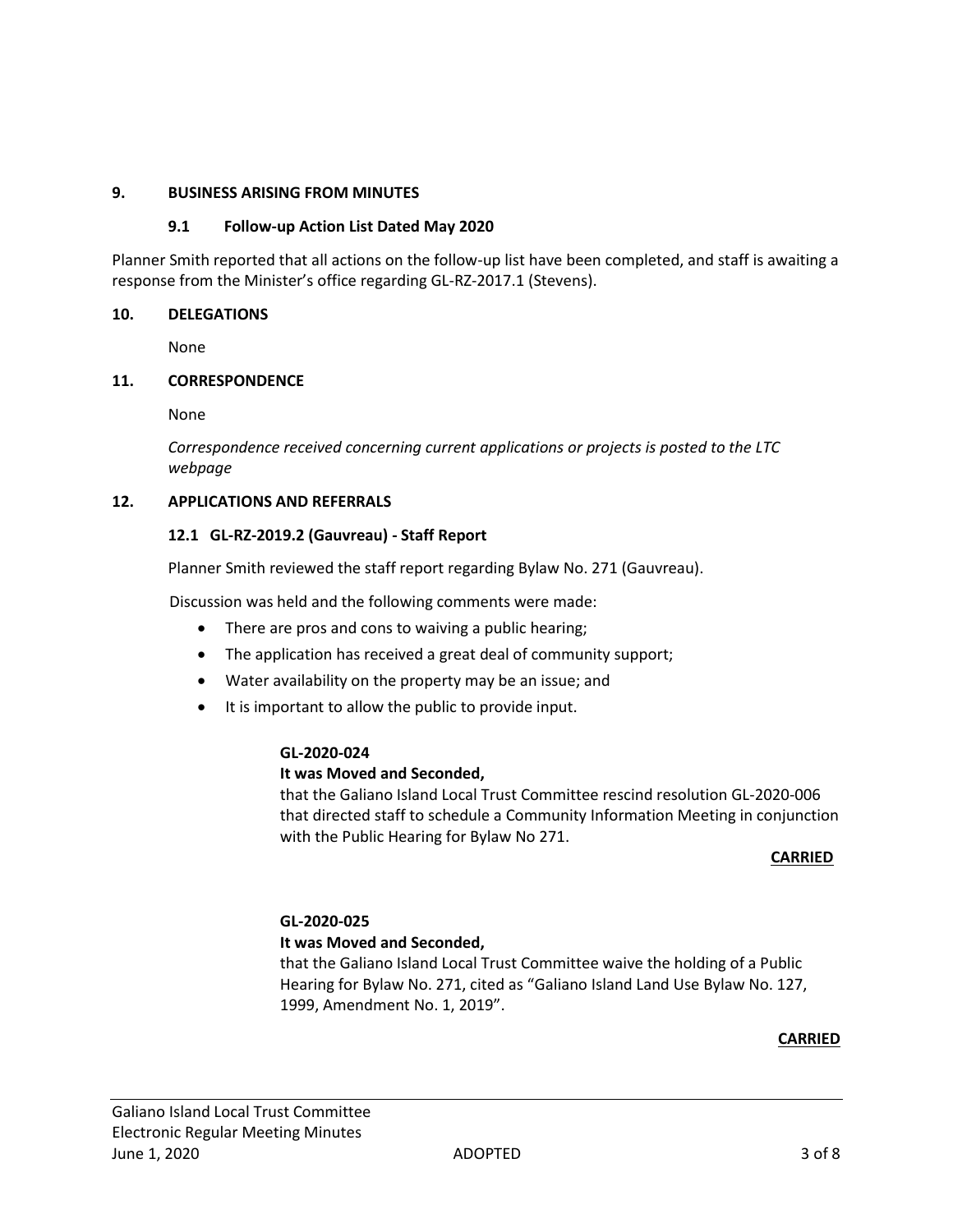## **GL-2020-026**

## **It was Moved and Seconded,**

that the Galiano Island Local Trust Committee rescind resolution GL-2020-05 that directed staff to schedule a Public Hearing for Bylaw No. 271.

المستخدم المستخدم المستخدم المستخدم المستخدم المستخدم المستخدم المستخدم المستخدم المستخدم المستخدم المستخدم ال

## **12.2 GL-TUP-2020.4 (Pankratz) TUP Renewal Application - Staff Report**

Planner Smith reviewed the staff report regarding GL-TUP-2020.4 (Pankratz).

Discussion was held regarding water supply. The following points were raised:

- The owner should demonstrate an adequate water supply;
- Difficult to compare guest capacity and impacts versus residential uses or other STVR TUPs on the island;
- The property is serviced by a community water system managed by the Capital Regional District (CRD);
- A referral for the original TUP was made in 2017 to the CRD, with no concerns raised;
- A cistern with 16,000L of capacity has recently been installed which was a condition of the original TUP;
- Given water concerns in the neighbourhood, referring to CRD again may be appropriate; and
- Sticks Allison also has community advisory board for water system, referral should just go to CRD.

After discussion, LTC passed the following motion:

## **GL-2020-027**

#### **It was Moved and Seconded,**

that the Galiano Island Local Trust Committee requests that the applicant submit to the Islands Trust further information including a letter from the CRD staff water management branch indicating that there is sufficient water to support a short term vacation rental.

**CARRIED**

## **12.3 GL-TUP-2020.3 (Orr) TUP Renewal Application - Staff Report**

Planner Smith reviewed the staff report regarding GL-TUP-2020.3 (Orr).

Discussion was held regarding water supply. The following points were raised:

- The property is located in a Water Management Area and many wells in the area are known to be poor functioning;
- The presence of a shallow well at the property raises additional concerns;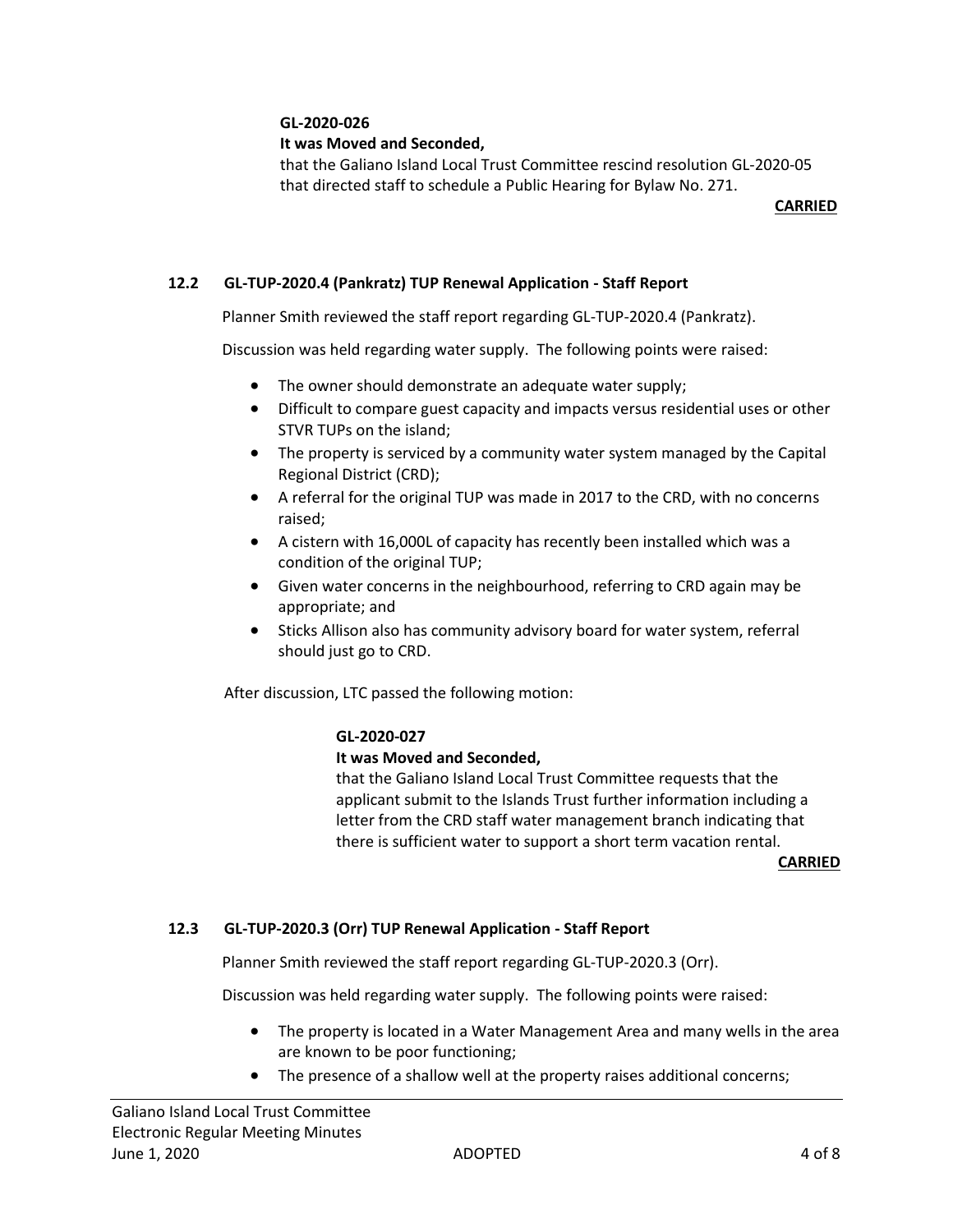- An additional 8,000 litres of cistern capacity and a water meter has recently been installed which was a condition of the original TUP;
- Information from a hydrologist should be requested to report on the quality and quantity of the water at the property.

A motion was proposed and deferred later in the meeting on page 7:

'that the Galiano Island Local Trust Committee request that the applicant submit to the Islands Trust further information including a letter from a professional hydrologist with experience with groundwater assessing a recent pump test for adequate quantity for use and no impacts on neighbouring properties.'

## **12.4 Salt Spring Island Local Trust Committee Bylaw No. 520 Referral**

#### **GL-2020-028**

## **It was Moved and Seconded,**

that the Galiano Local Trust Committee respond to Bylaw No. 520 referral that its interests are unaffected.

#### **CARRIED**

#### **13. LOCAL TRUST COMMITTEE PROJECTS**

#### **13.1 STVR Review Project – Draft Bylaw Amendment (Staff Report)**

Planner Smith reported on the STVR Review Project.

## **GL-2020-029**

#### **It was Moved and Seconded,**

that the Galiano Island Local Trust Committee Bylaw No. 275, cited as "Galiano Island Land Use Bylaw No. 127, 1999, Amendment No. 1, 2020", be read a first time.

#### **CARRIED**

Discussion took place and the following comments and questions were raised:

- Giving the motion a first reading is a signal of intent to the community;
- How can this motion be best communicated to the community; and
- This does not affect home occupation short term vacation rentals.

## **GL-2020-030**

## **It was Moved and Seconded,**

that the Galiano Island Local Trust Committee request staff to prepare a pamphlet for distribution on Galiano setting out proposed bylaw 275 and explaining temporary use permits, commercial vacation rentals and the impact of the bylaw, and make arrangements for a mail-out of the pamphlet.

#### **CARRIED**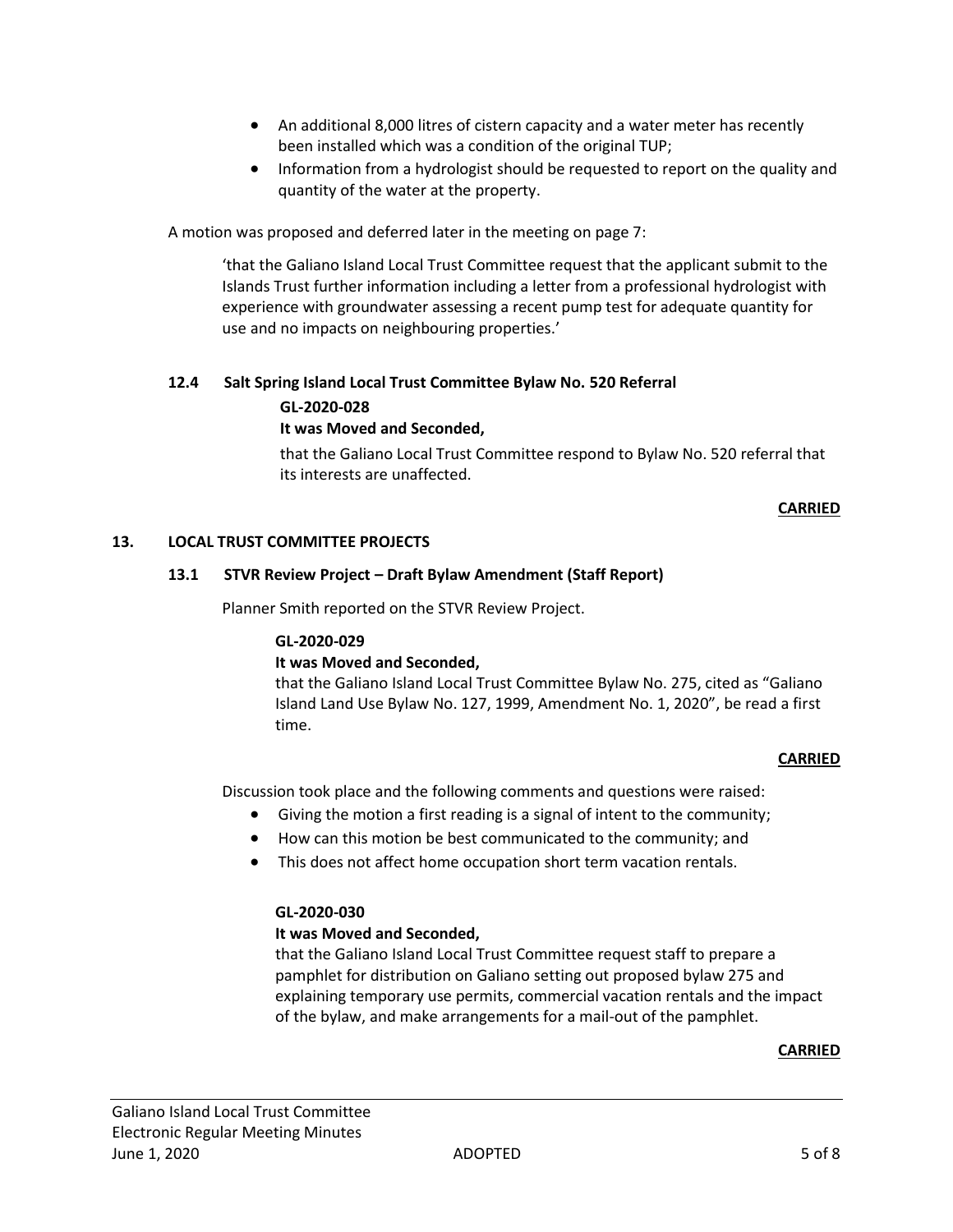## **GL-2020-031**

## **It was Moved and Seconded,**

that Galiano Island Local Trust Committee direct staff to update the Short Term Vacation Rentals Review Project charter with revised timelines.

**CARRIED**

## **13.2 Land Use Bylaw Technical Amendments Project – Draft Project Charter (Staff Report)**

## **GL-2020-032**

## **It was Moved and Seconded,**

that the Galiano Island Local Trust Committee:

a) Endorse the attached Land Use Bylaw Technical Review project charter and associated scope of work, timelines and budget

b) Direct staff to begin working on Land Use Bylaw Technical Review project deliverables.

#### **CARRIED**

The LTC brought up discussion again on application GL-TUP-2020.3 (Orr) with William Shulba, Islands Trust Senior Freshwater Specialist, who suggested a change in wording to the motion to request a letter from a "professional engineer" or "geoscientist".

The deferred motion made under 12.3 GL-TUP-2020.3 (Orr) was amended and adopted as follows:

## **GL-2020-033**

## **It was Moved and Seconded,**

that the Galiano Island Local Trust Committee request that the applicant submit to the Islands Trust further information including a letter from a professional engineer or geoscientist with experience with groundwater assessing a recent pump test for adequate quantity for use and no impacts on neighbouring properties.

#### *CARRIED* **CARRIED**

## **13.3 SGI Groundwater Sustainability Strategy - Project Update (Verbal - William Shulba)**

William Shulba reported on the Southern Gulf Islands Groundwater Sustainability project to update the LTC on initial findings. He described various elements that impact groundwater recharge potential in the Southern Gulf Islands, and noted the report should be complete by July.

#### **14. REPORTS**

#### **14.1 Work Program Reports**

#### 14.1.1 Top Priorities Report Dated May 2020

Received for information.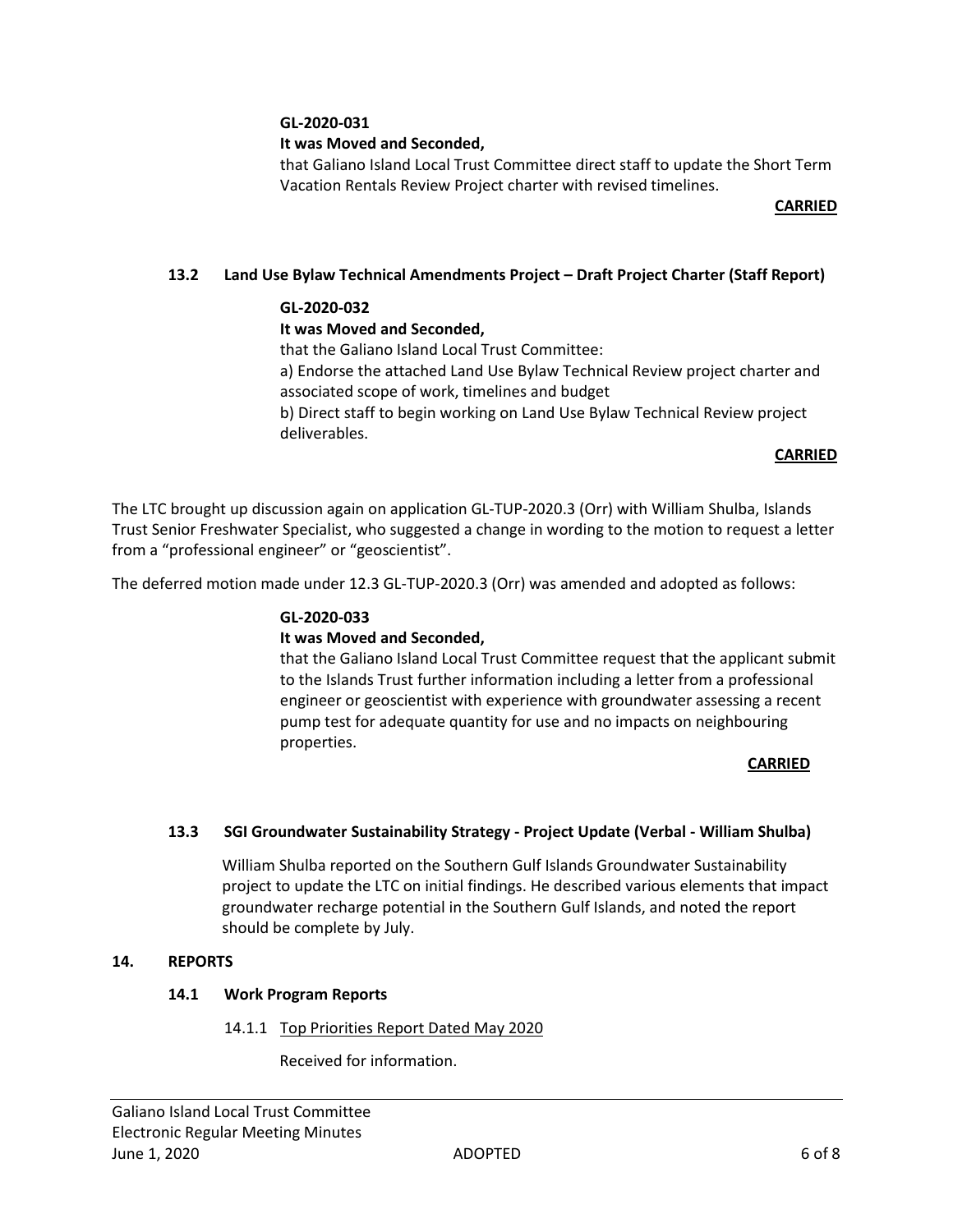## 14.1.2 Projects List Report Dated May 2020

Received for information.

## **14.2 Applications Report Dated May 2020**

Received for information.

## **14.3 Trustee and Local Expense Report Dated February 2020**

Received for information.

## **14.4 Adopted Policies and Standing Resolutions**

Received for information.

## **14.5 Local Trust Committee Webpage**

Received for information.

## **14.6 Islands Trust Conservancy Report Dated February 2020**

Received for information.

#### **15. NEW BUSINESS**

## **15.1 Bylaw Enforcement - Verbal Update (Warren Dingman)**

Bylaw Enforcement Manager Warren Dingman updated the LTC on bylaw enforcement files currently active on Galiano.

#### **16. UPCOMING MEETINGS**

## **16.1 Next Regular Meeting Scheduled for July 6, 2020 - Electronic Meeting**

## **17. TOWN HALL**

No comments were made.

#### **18. CLOSED MEETING**

#### **GL-2020-034**

## **It was Moved and Seconded,**

that the Galiano Island Local Trust Committee meeting be closed to the public in accordance with the Community Charter, Part 4, Division 3, s. 90(1)(f) for the purpose of receiving bylaw enforcement report;

AND that the recorder and staff attend the meeting.

 **CARRIED**

The webinar electronic meeting was closed to the public attendees at 3:57 p.m.

## **18.1 Recall to Order**

None